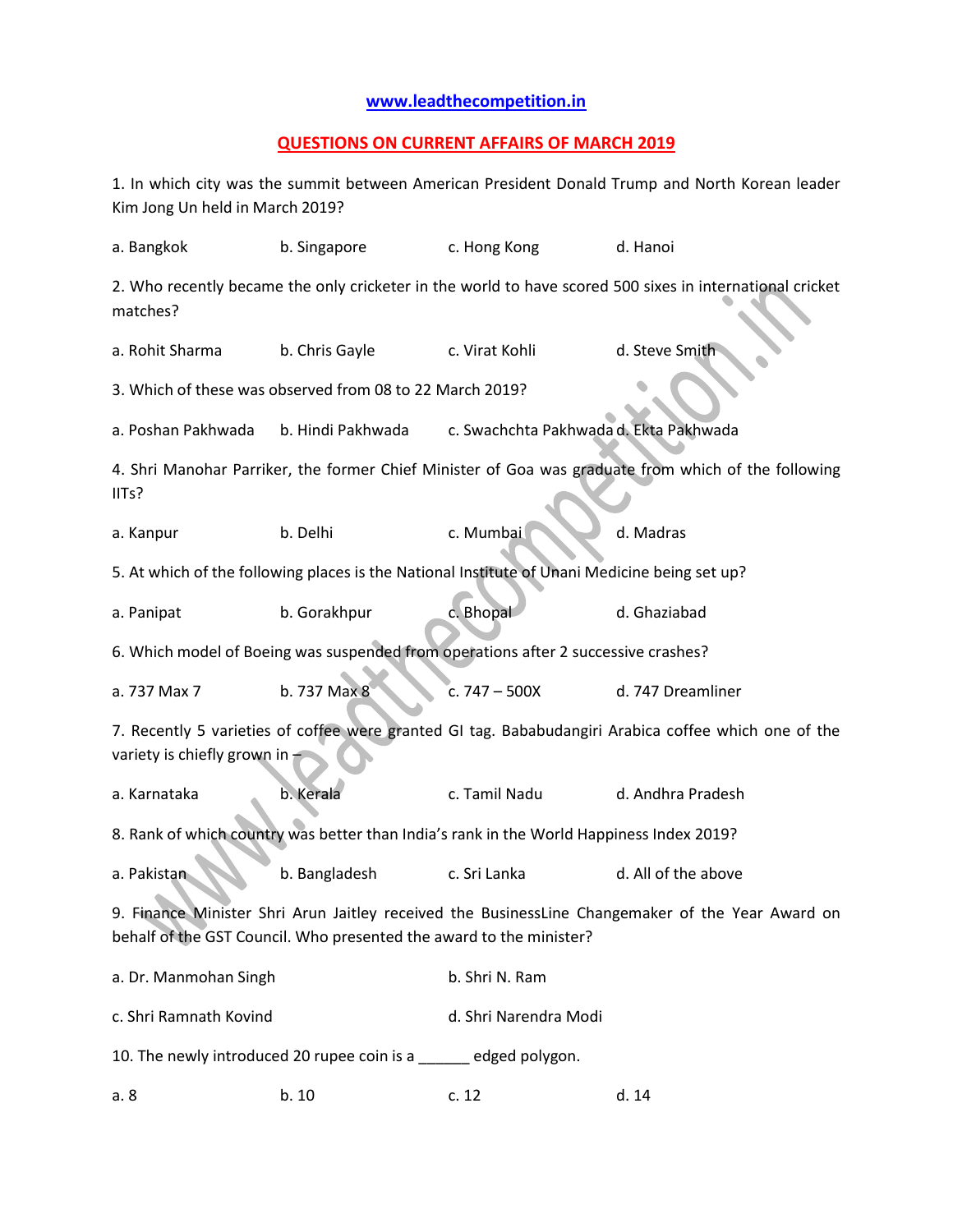11. Which city has topped the overall national ranking in Swachh Survekshan 2019? a. Indore b. Mysore c. Visakhapatnam d. Madurai 12. Which city topped the Mercer Quality of Living Index 2019 rankings released by the largest human resources consulting firm Mercer? a. Vancouver b. Zurich c. Vienna d. Munich 13. Kylie Jenner who became the youngest billionaire at the age of 21 in March 2019 belongs to which country? a. France b. United Kingdom c. Switzerland d. USA 14. At which one of the following bases was the Chinook helicopter inducted into the Indian Air Force? a. Hindon b. Chandigarh c. Pune d. Jamnagar 15. Nursultan is the new name of the capital of which of the following countries? a. Kazakhstan b. Uzbekistan c. Turkmenistan d. Ukraine 16. The tropical cyclone which hit African nations, Mozambique, Madagascar, Malawi was named – a. Dorian b. Idai c. Erin d. Tanya 17. Which country hosted the Langkawi International Maritime and Aerospace Exhibition, LIMA-19 in March 2019? a. Thailand b. Malaysia c. Indonesia d. New Zealand 18. Against which country did Afghanistan win the first test match in its cricket history in March 2019? a. Zimbabwe b. Netherlands c. Bangladesh d. Ireland 19. At which of the following military stations was the first Africa-India Field Training Exercise AFINDEX-2019 held recently? a. Babina b. Jammu c. Pune d. Jabalpur 20. How many members other than the Chairperson comprise the newly constituted agency Lokpal? a. 4 **b. 6** c. 8 d. 10 21. Which of the following banks has become the first in the country to link deposit and loan rates with repo rates? a. Punjab National Bank b. State Bank of India c. Bank of Baroda d. Syndicate Bank

22. With which of the following sports is P Iniyan associated?